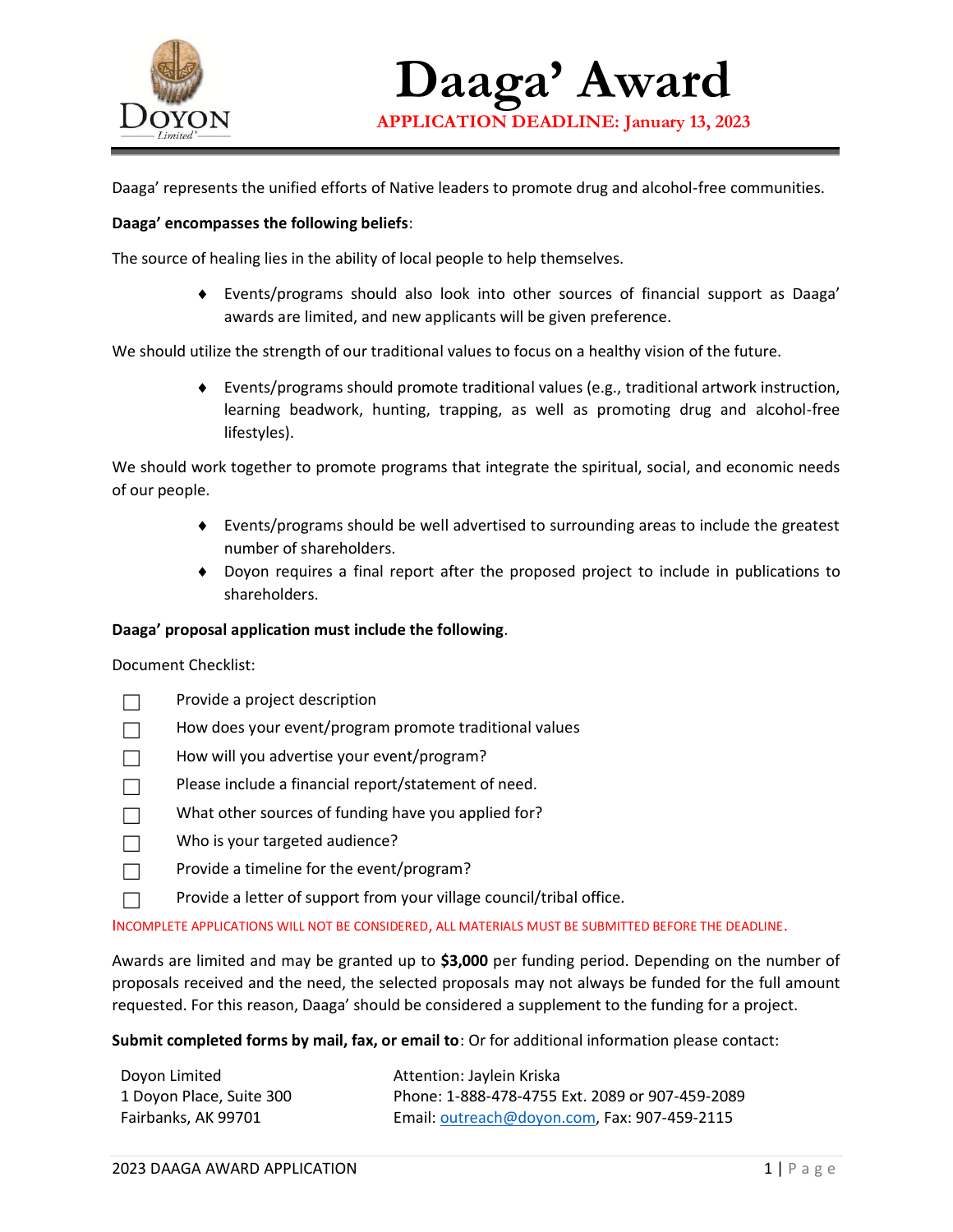

**Daaga' Award**

**APPLICATION DEADLINE: January 13, 2023**

## DAAGA' AWARDS APPLICATION

| Name of Organization        | Contact Person |
|-----------------------------|----------------|
| <b>Organization Address</b> | Phone          |
| Phone                       | Fax            |
| Fax                         | Email          |

PLEASE SUBMIT COMPLETE APPLICATION AND INCLUDE LETTERS OF SUPPORT FROM YOUR VILLAGE COUNCIL/TRIBAL OFFICE. INCOMPLETE APPLICATIONS WILL NOT BE CONSIDERED, ALL MATERIALS MUST BE SUBMITTED BEFORE THE DEADLINE.

Has your organization ever received a Daaga' Award? Yes  $\Box$  If yes, When  $\_\_$ 

 $No<sub>1</sub>$ 

Please provide a project description.

How does your program/event promote traditional values?

How will you advertise your program/event?

Please include a financial report/statement of need.